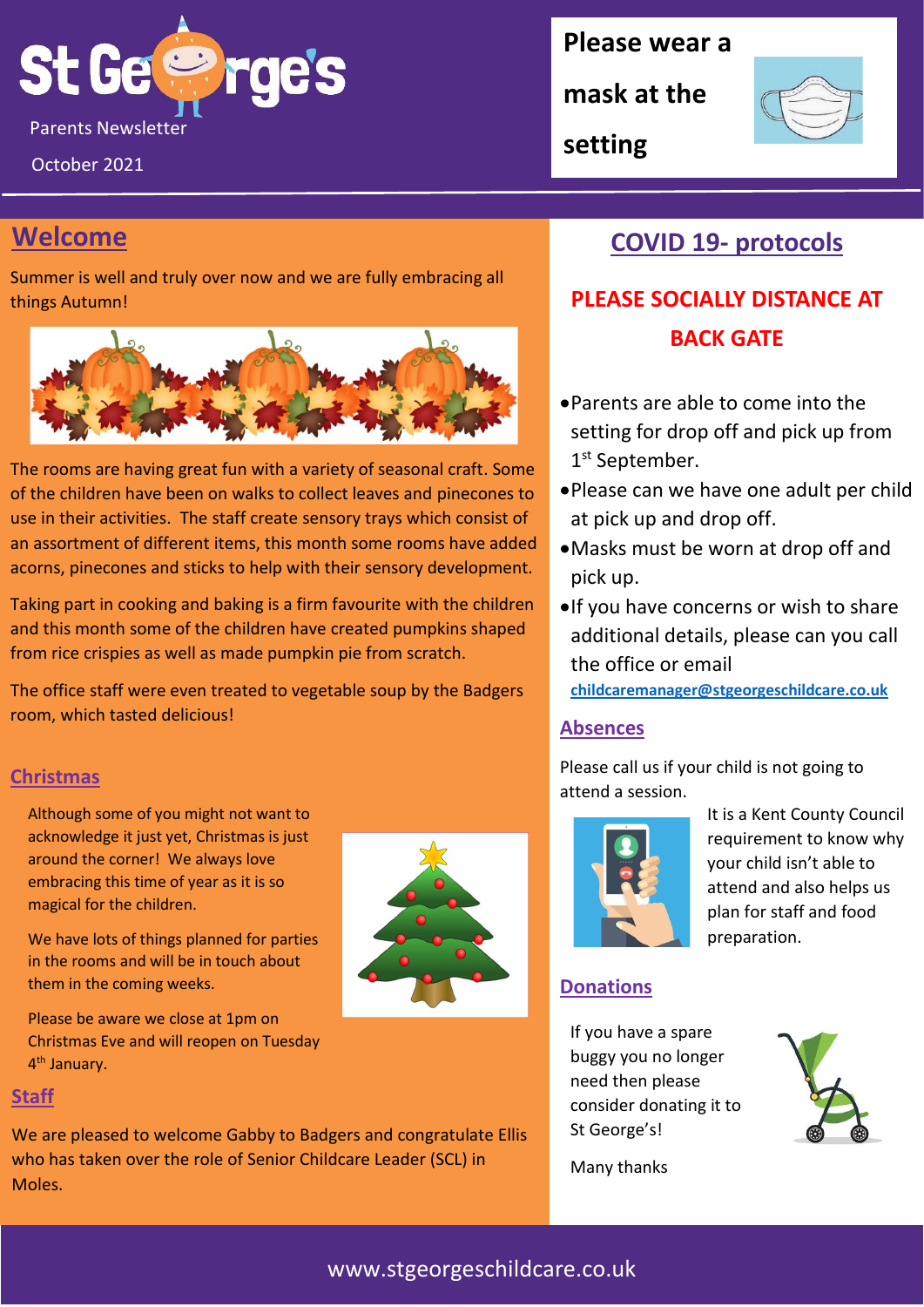## Fundraising

#### **CHRISTMAS FAIR – SATURDAY 4TH DECEMBER 3pm-5pm**



We are so pleased that we are able to go ahead with our annual Christmas Fair this year (providing it is safe to do so and further government restrictions are put in place). You should shortly receive a letter home with your children advising of all the details and how you can support the fair, along with raffle tickets to purchase. We do hope that you are able to come along to the fair with your families and friends as it will be the first time, we have been able to socialise together since our Christmas Fair 2019.

The fair will be held outdoors and we will have lots of stalls, refreshments, competitions and obviously Father Christmas will be here! If anybody has a gazebo/marquee that you would be happy to lend us for the fair, please contact Becky at [becky.king@stgeorgeschildcare.co.uk.](mailto:becky.king@stgeorgeschildcare.co.uk)

#### **PYJAMA DAY – WEDNESDAY 10TH NOVEMBER**

All children and staff who are in on Wednesday 10<sup>th</sup> November and would like to wear their pj's to nursery on that day, are asked to donate £1, which goes towards their room's fundraising for new toys and equipment.



#### **LOVE WHERE WE LIVE**

Thank you to everyone who nominated St George's for the "Charity of the Year" award at the Love Where We Live Awards that were held on Thursday 7<sup>th</sup> October. We were very proud to have been chosen as one of 3 finalists for this award but sadly we did not win on this occasion, the award went to Nourish, our local food bank and a wonderful charity. The competition for the awards was tough as there were 300 local charities/businesses/individuals nominated and out of these only 19 finalists selected by the awards committee for 7 awards (of which we were one), so we were super excited to have been a finalist but disappointed not to have won – maybe next time!





| Little<br><b>Dragons back</b> | Monday 1st<br><b>November</b> |
|-------------------------------|-------------------------------|
|                               |                               |
| Pyjama Day                    | Wednesday<br>10 <sup>th</sup> |
|                               | November                      |
| Christmas                     | Saturday 4 <sup>th</sup>      |
| Fair                          | <b>December</b>               |
|                               | 3pm-5pm                       |
| <b>Otters</b>                 | Tuesday 7 <sup>th</sup>       |
| <b>Nativity</b>               | <b>December</b>               |
|                               |                               |
| Little                        | Wednesday                     |
|                               |                               |
| <b>Dragons</b>                | R <sup>th</sup>               |
| Christmas                     | <b>December</b>               |
| concert                       |                               |
| Little                        | Friday 17 <sup>th</sup>       |
| <b>Dragons last</b>           | <b>December</b>               |
| day                           |                               |
| Little                        | Monday                        |
| <b>Dragons</b>                | 10 <sup>th</sup> January      |

## **Please review us**

[St George's Childcare, 7 Chilston](https://www.daynurseries.co.uk/daynursery.cfm/searchazref/50001050GEOA/rcsid/1001#submit-review-tab) Road, [Tunbridge Wells, Kent TN4 9LP](https://www.daynurseries.co.uk/daynursery.cfm/searchazref/50001050GEOA/rcsid/1001#submit-review-tab)  [\(daynurseries.co.uk\)](https://www.daynurseries.co.uk/daynursery.cfm/searchazref/50001050GEOA/rcsid/1001#submit-review-tab)

[https://g.page/StGeorgesChildcare/](https://g.page/StGeorgesChildcare/review) [review](https://g.page/StGeorgesChildcare/review)

[https://business.facebook.com/pg/S](https://business.facebook.com/pg/StGeorgesChildcare/reviews/?ref=page_internal) [tGeorgesChildcare/reviews/?ref=pa](https://business.facebook.com/pg/StGeorgesChildcare/reviews/?ref=page_internal) [ge\\_internal](https://business.facebook.com/pg/StGeorgesChildcare/reviews/?ref=page_internal)

### **Facebook**



Visit St George's Facebook page to see the fun activities that the children and staff enjoy!

[www.facebook.com/StGeorgesChildcare](http://www.facebook.com/StGeorgesChildcare)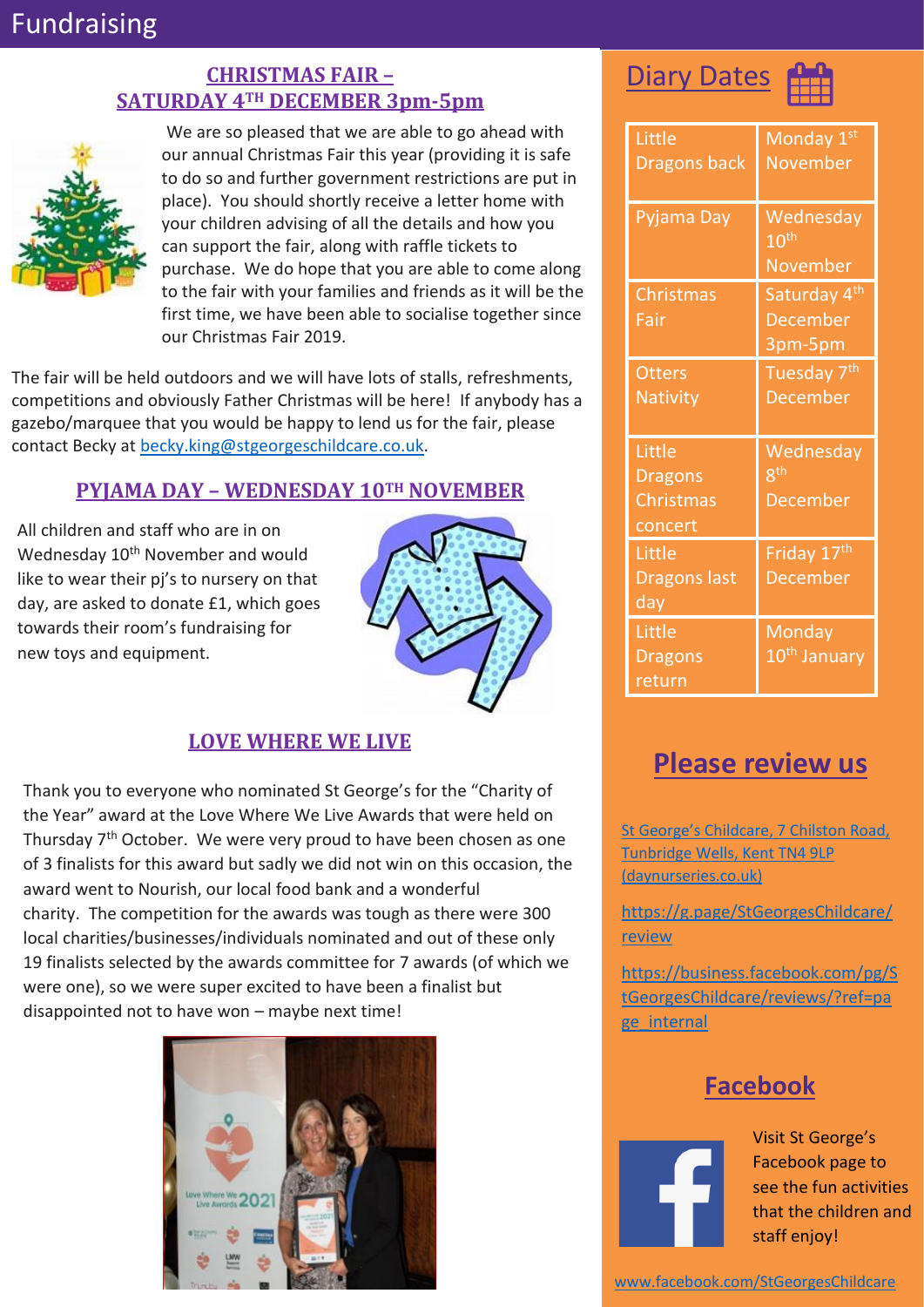Rain or shine the squirrels have enjoyed being outside, exploring the garden and making the most of the wet weather clothes that have allowed them to jump and splash in some muddy puddles. We have also been busy making different nursery rhyme characters for our board. So far we have painted humpty dumpty and the cow who jumped over the moon. We are going to be adding some stars and some spiders. The squirrels have enjoyed painting leaves to make the rooms look more autumnal.



# After School Club

In After School Club we were still digging up vegetables and we have found some potato people, which was very funny! The new children have completed their first few weeks in, and they have enjoyed meeting others from different schools and making new friends.

They have loved designing posters for Recycling week.



## Squirrels **Hedgehogs**

This month in hedgehogs we have been doing lots of autumnal crafts. The children have enjoyed making spiders using paint and sticking on fluffy legs, we have made acorns using painted rice crispies and used sponges to paint pumpkins.

Hedgehogs have also been exploring things found outside, they have enjoyed feeling and playing with leaves, twigs, acorns and pinecones.

Hedgehogs loved making pumpkin shaped biscuits and decorating them this month too.





**Moles** 



We are pleased to welcome Ellis to the team as our new room leader. She is looking forward to getting to know all of the Moles children and parents.

This week in Moles we have been decorating our room for spooky week. The children loved making their decorations which were ghosts and pumpkins. Moles have been getting into the Autumn spirit and have been walking to the church and collected leaves to do leaf painting.

Moles have just started to do a healthy living display board and we focused a lot on germs and we did an experiment where we put herbs in some water and got the children to put their finger with soap on it so it dispersed. If you have any ideas that you do at home that we could put on our display board that would be amazing.

Parents Newsletter October 2021